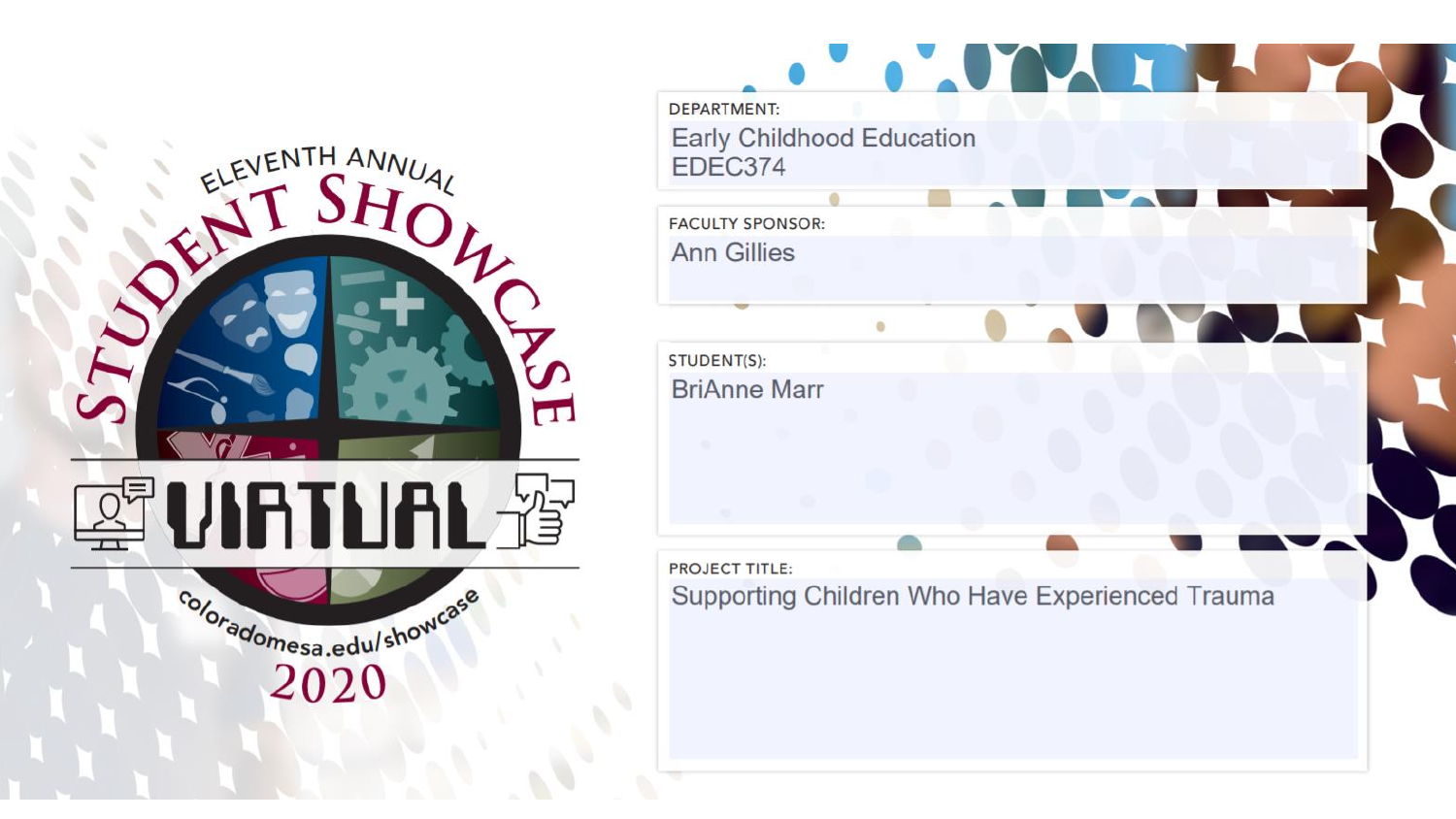

Supporting Children Who Have Experienced Trauma

BriAnne Marr

EDUC374

April- May 2020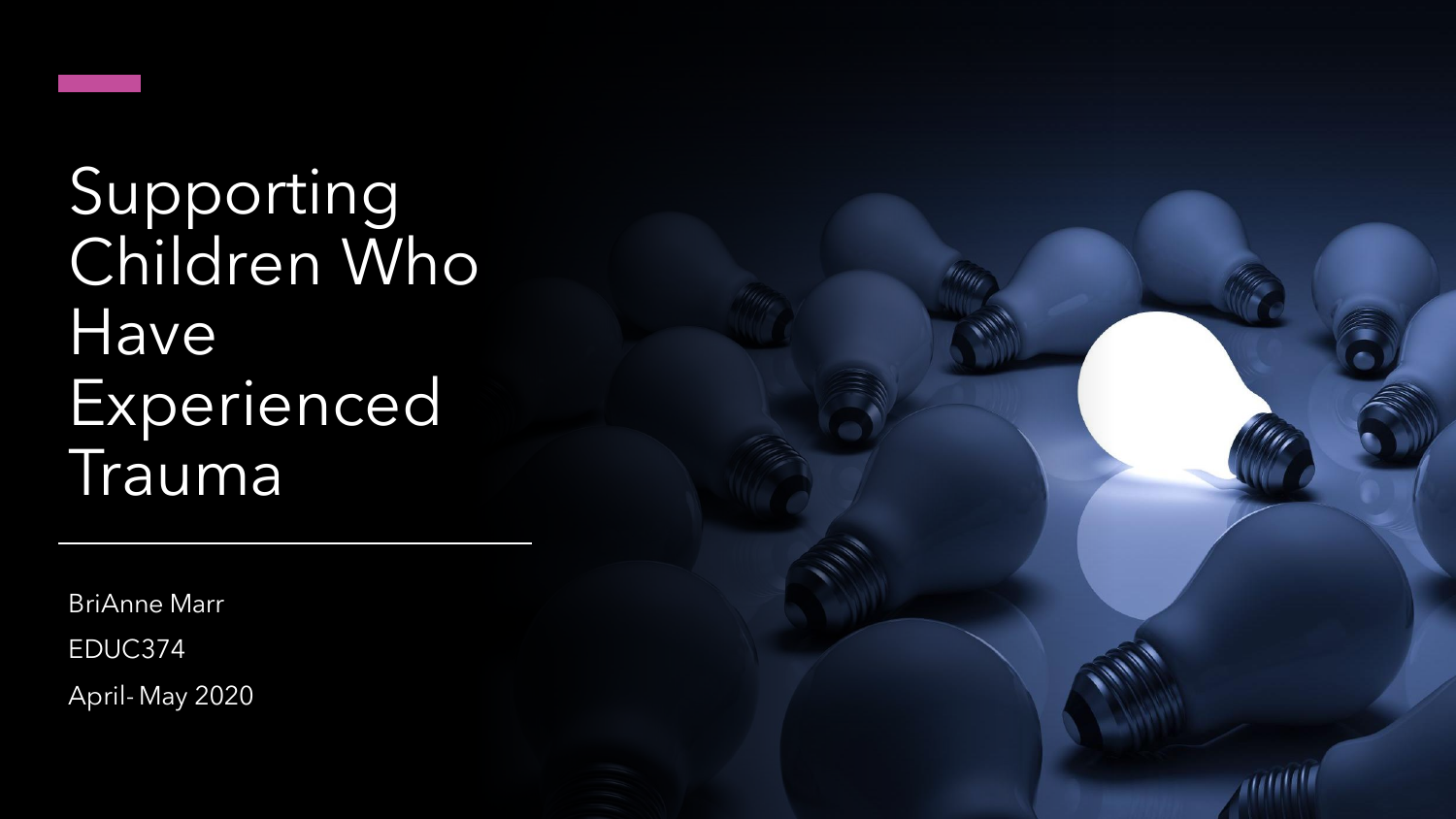**"Many of our youngest children experience trauma. It is our responsibility to acknowledge this truth even if it makes us uncomfortable to do so**." (Pg. 52) -TIP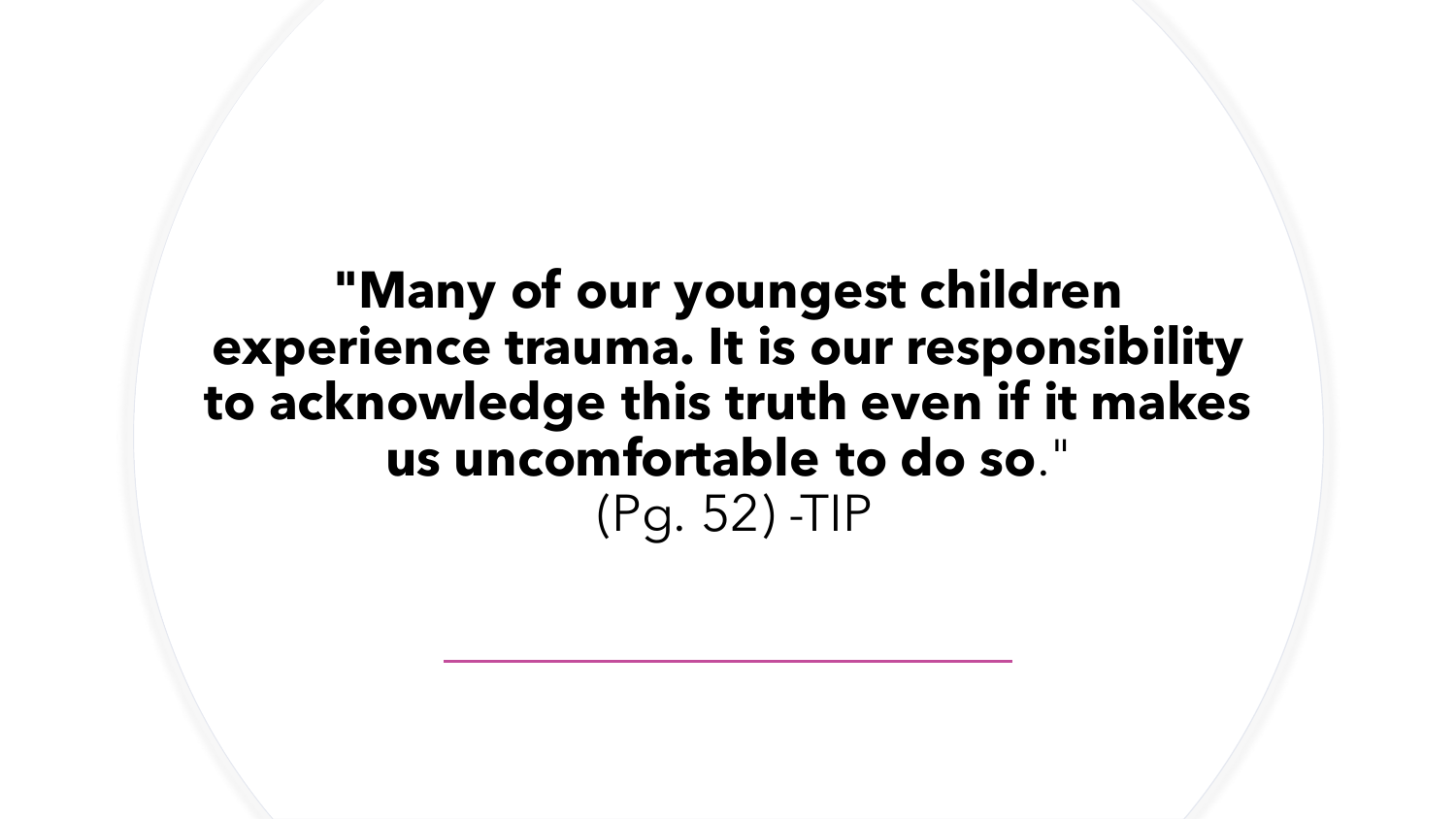# Adverse Childhood Experiences (ACEs)

- ACEs are factors that undermine a child's sense of safety, stability, and bonding that occur between ages 0 and 18
- ACES's provide a general measure of childhood adversity
- Types of ACES:
	- Child Abuse- emotional, physical sexual
	- Child Neglect- physical and emotional
	- Household Challenges: substance abuse, mental illness, violence in the household, parent separation or diverse, and incarceration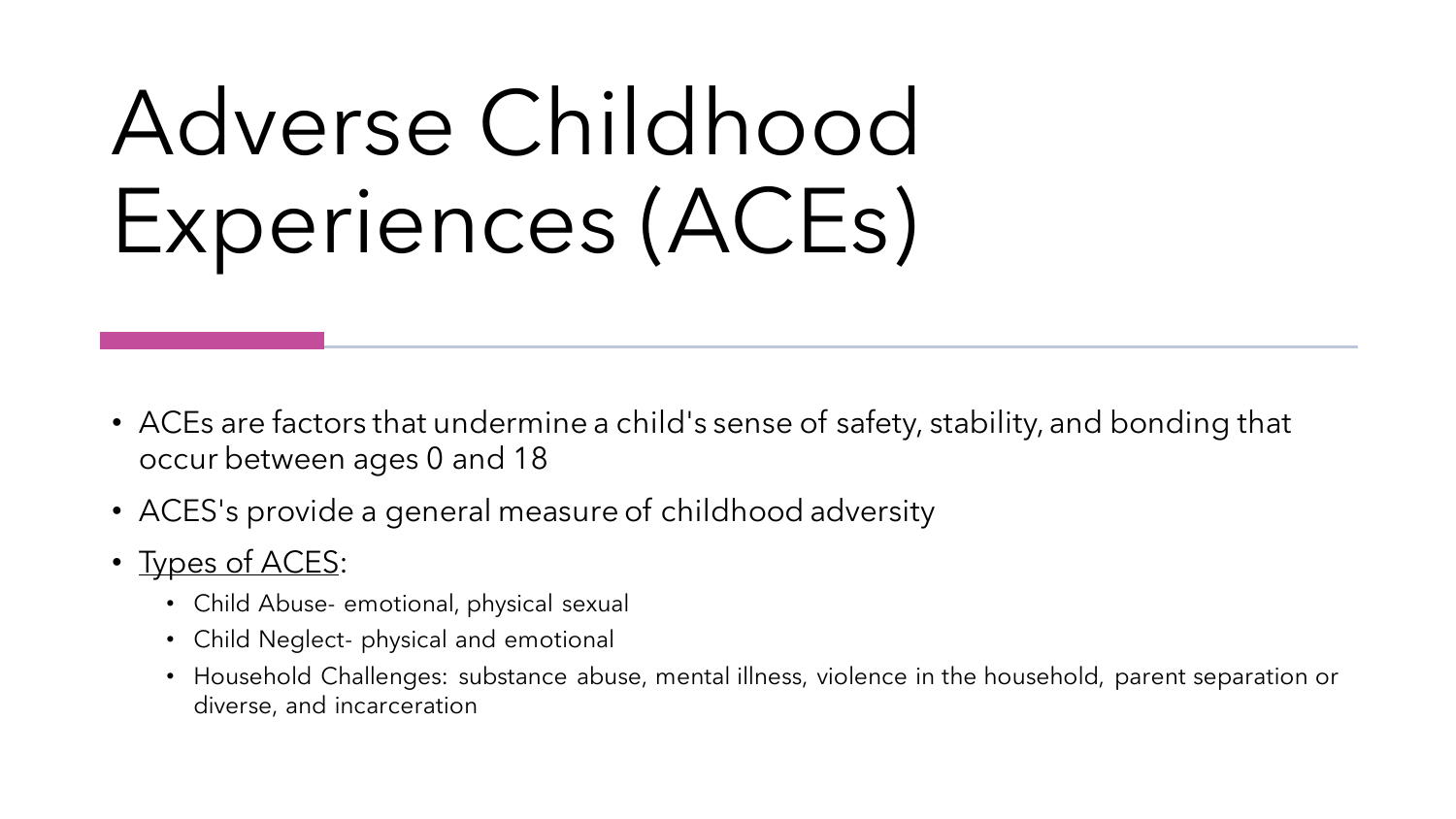### Long-Term Effects of ACEs on Mental Health

"Children are resilient- but they are not unbreakable"-

May become more self-critical and develop mental health disorders (depression, PTSD, mood disorders, personality disorders, eating disorders, psychotic disorders, OCD, sleep disorders, and suicidal ideation)

Unhealthy coping strategies that continue into adulthood (hitting, biting, overeating, avoiding people and situations, substance abuse.)

Overall negative view of the world and stressful situations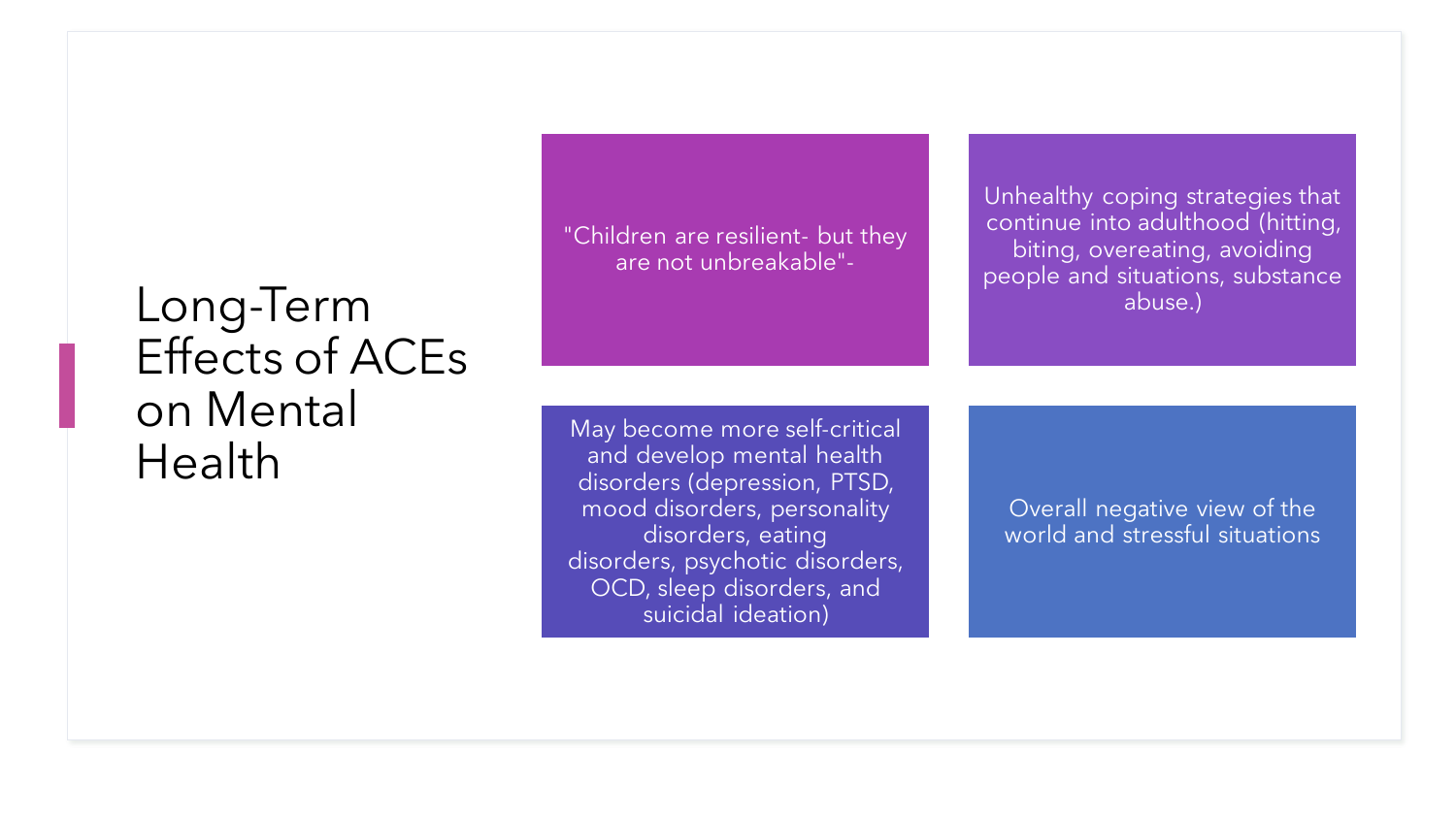# Long-Term Effects of ACEs on Physical Health

4 or more ACEs increase a person's risk of

- Cardiovascular conditions
- Metabolic disorders
- STDs
- Cancer
- Liver/ digestive problems
- Autoimmune diseases

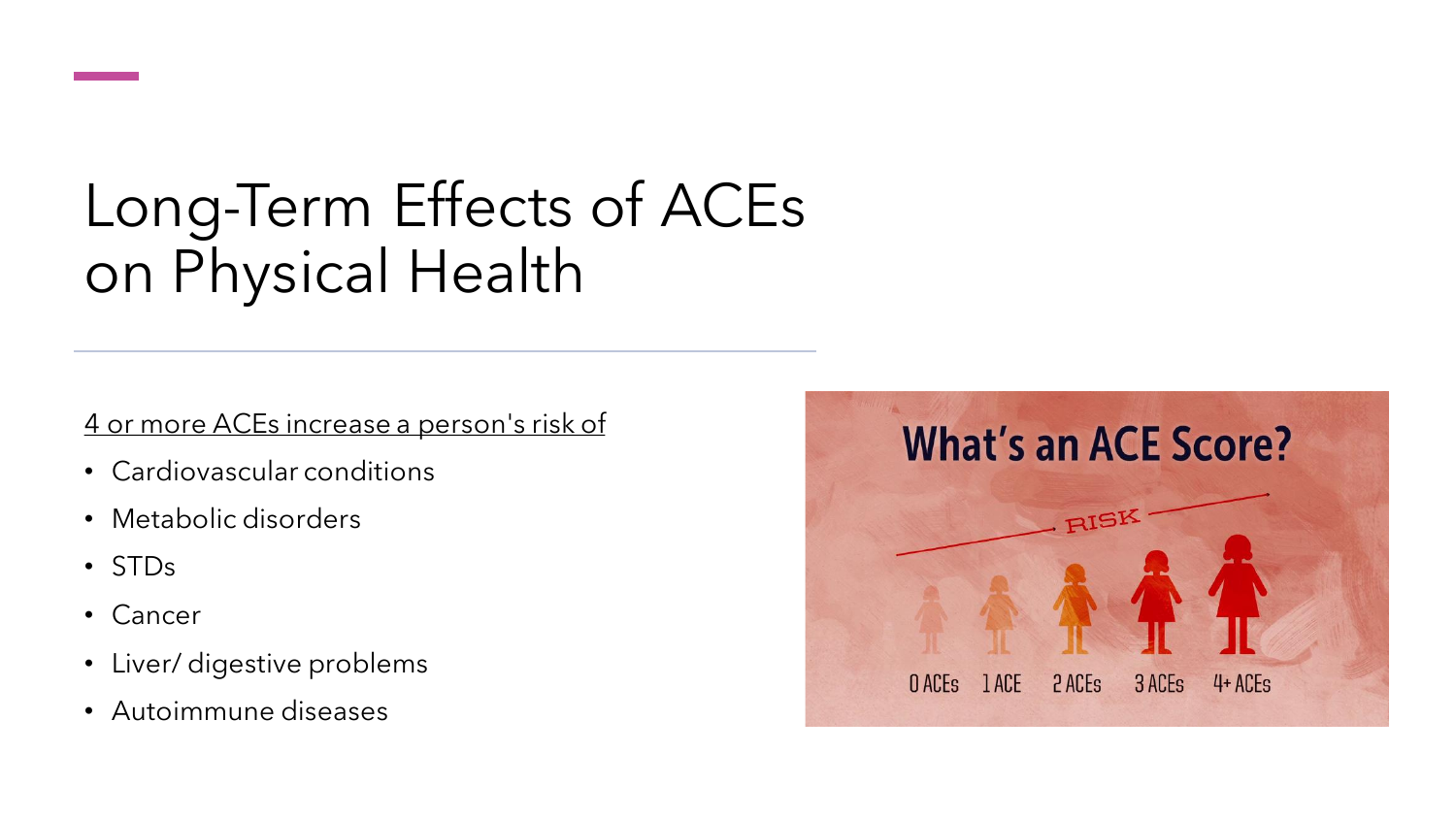### A traumatic situation is like encountering a tiger in the woods.

Butterflies in your stomach (blood moves from the stomach to your butt)

Adrenaline and stress hormones are released

First instinct is to jump and run

When all of those hormones are not used up, they continue to circulate around the body

You encounter a tiger

You will stay extra alert and believe that the tiger is still a threat

Cortisol is released to keep blood pressure and hypervigilance up

\*Cortisol is the connection between the traumatic experience and damage to the brain and emotions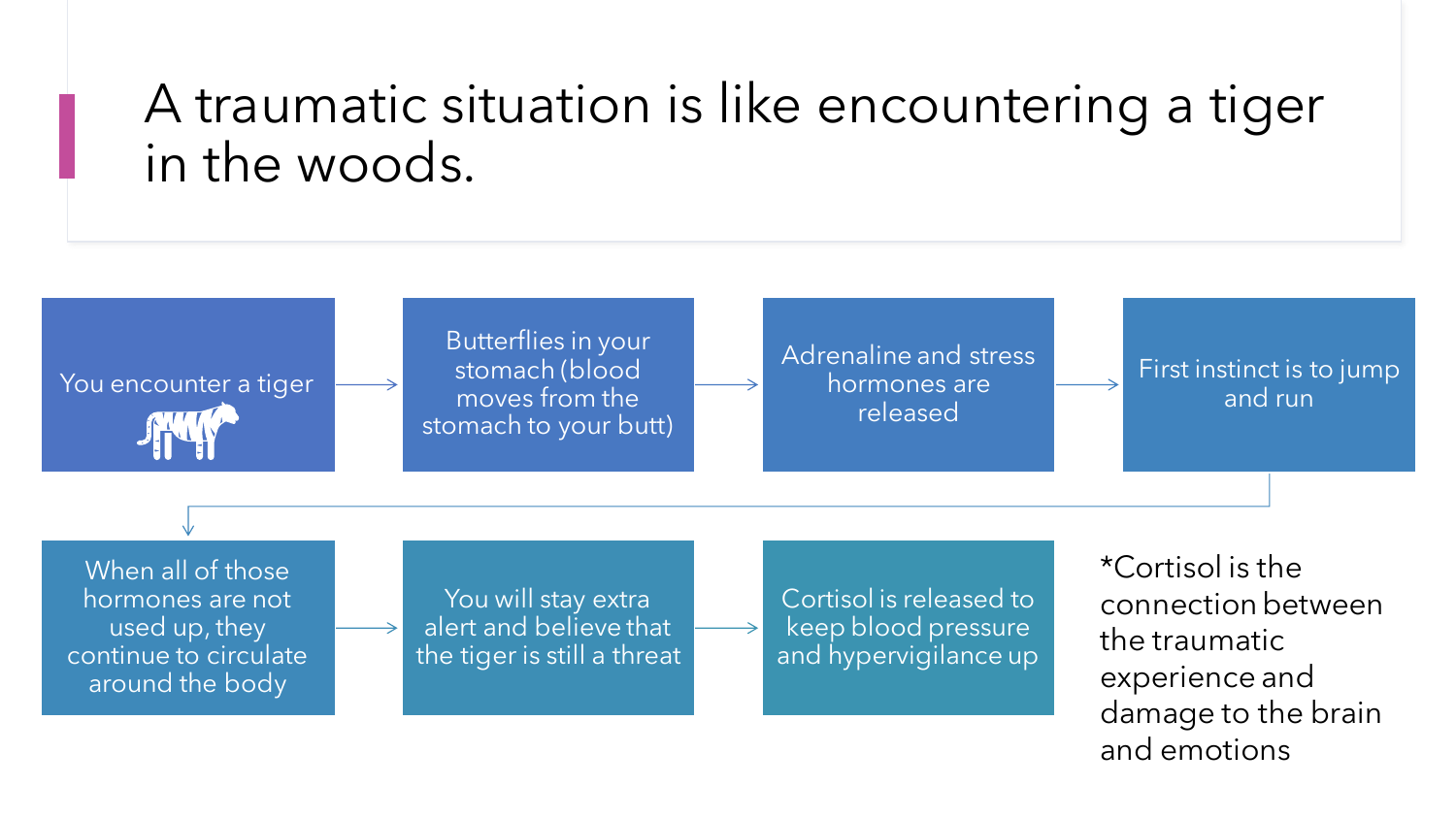## Typical Behaviors of People Who Have Been Traumatized

#### **Everyday Behavior**

- Lack of trust
- May also bond to easily (riskey)
- Struggle to identify roles of adults in their life (friend, teacher, parent, conselor)
- Difficulty maintaining healthy boundries
- More likely to lie:

May make up stories that are not plausable because stories are better than their reality

#### **Response to Triggers**

- Hitting
- Biting
- Becomes withdrawn
- Itching
- Stomach ace
- Tantrums
- Hurts self
- Yelling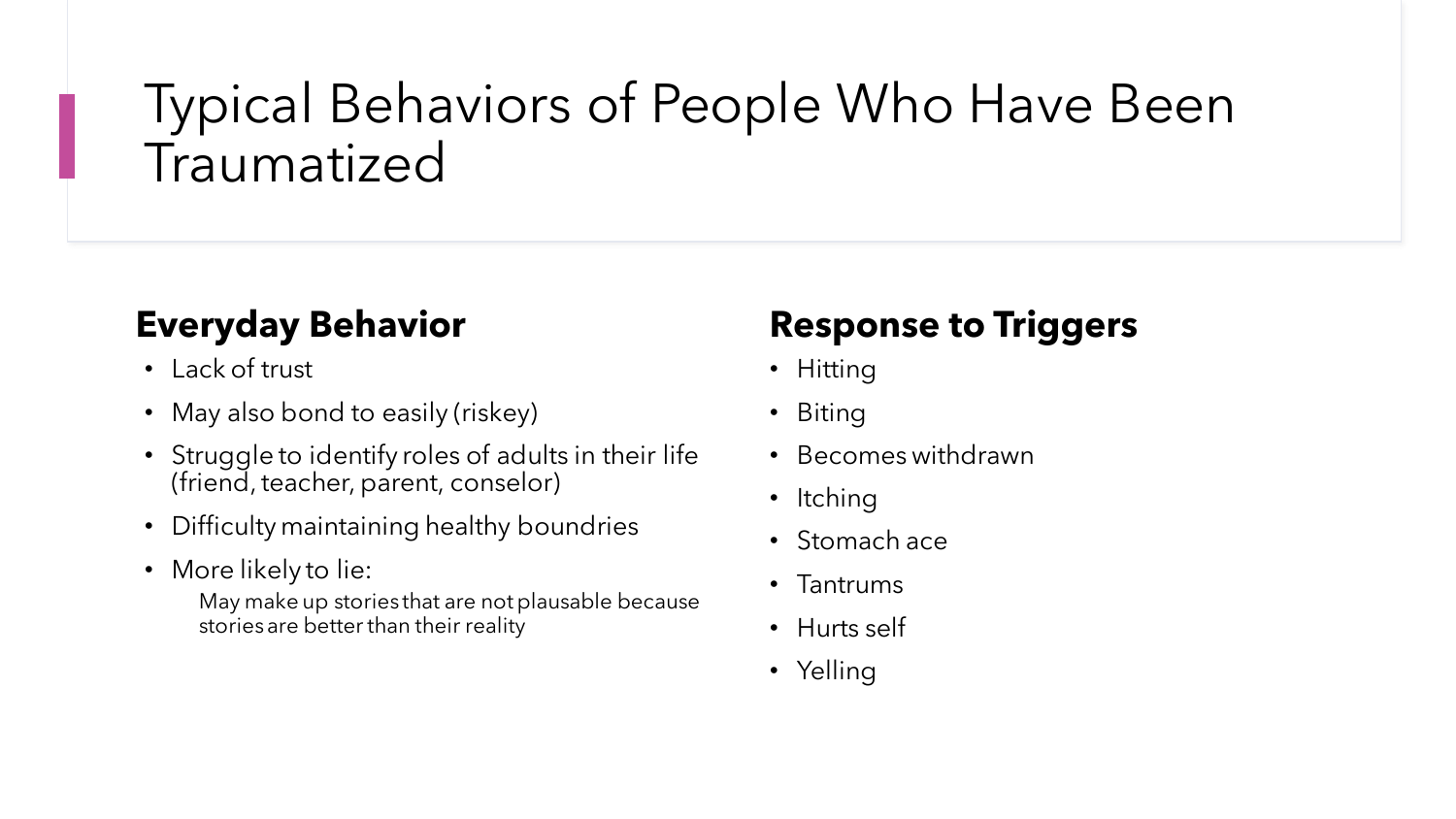### Trauma Informed Care

The most important thing is to change your mindset from "what's wrong with you?" to"what happened to you?"

- Pay attention to when the child typically becomes triggered (when a stranger enters the room, naptime, lunchtime, transitions, outside, lound noises, ect.)
- Remember that the child's reactions are not about you (Take a step backs, get rid of defensiveness, act in love)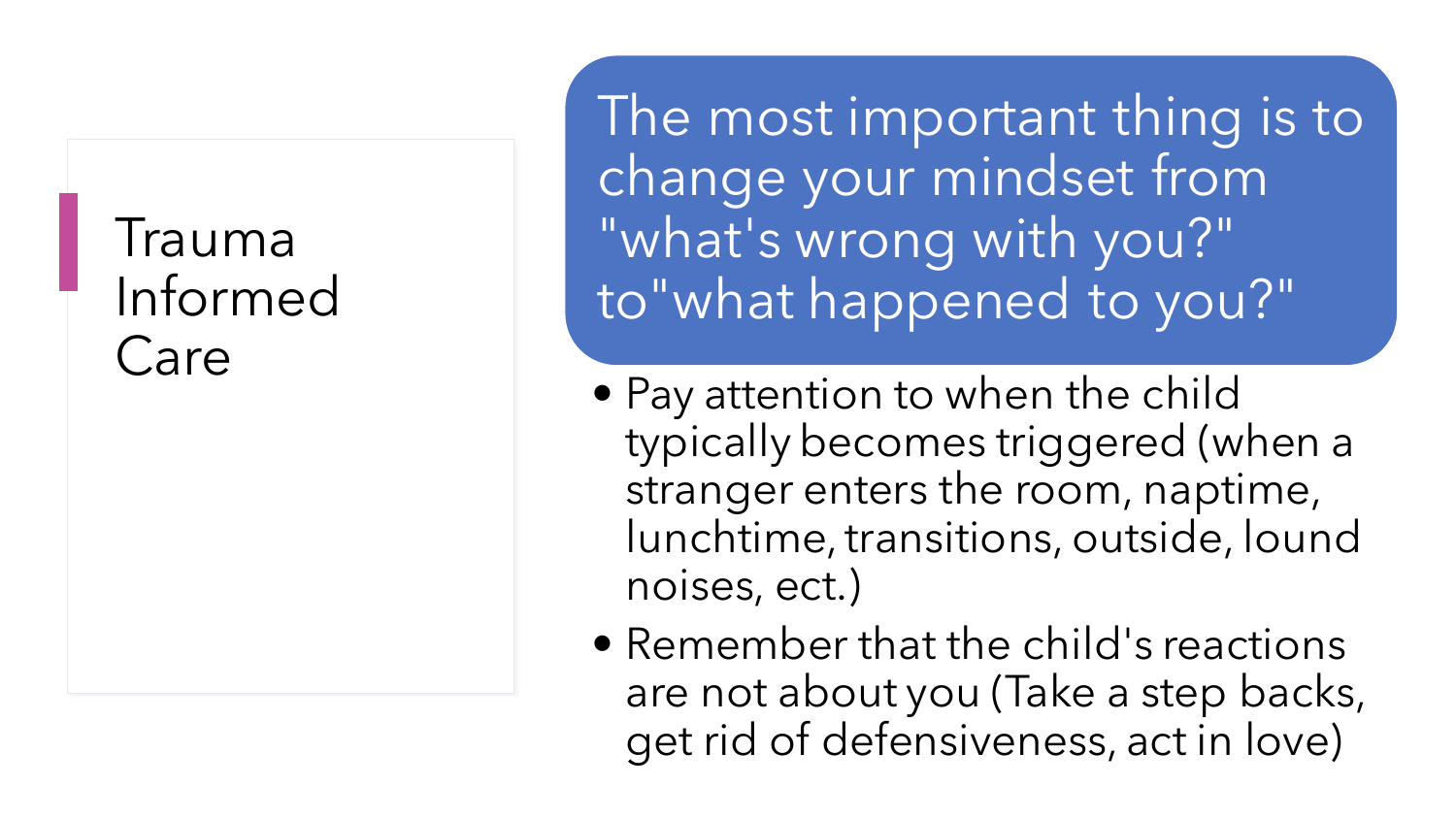"Knowing that it's not about you, preserves your ability to love."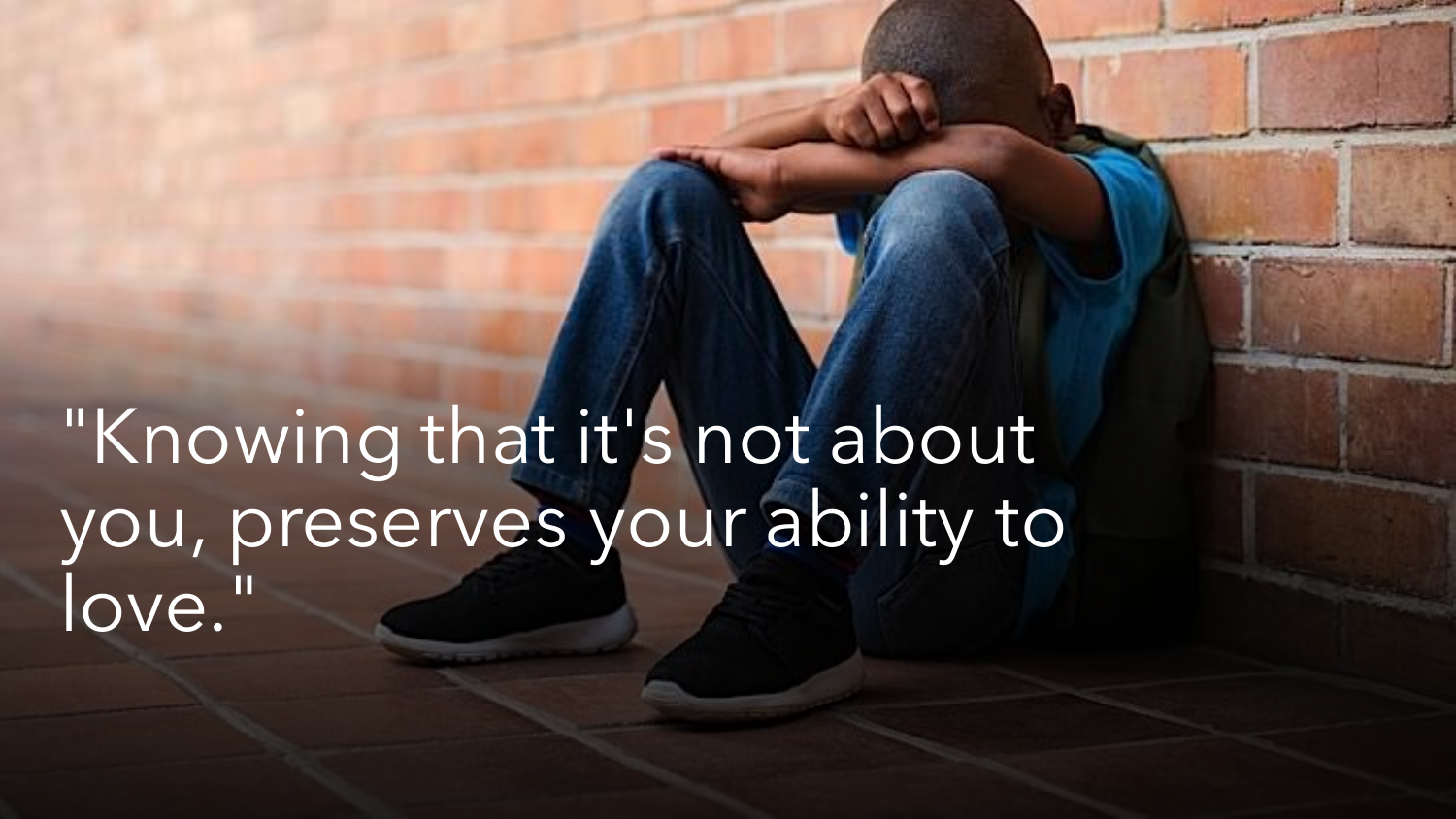# Our Roles as Teachers

- Be a trusted adult to provide support
- We are not social wokers or phycitrists
- Communicate your role clearly
- Avoid questioning the child about their experience
- Remember that you are not the only one that can help (Cost of Caring)
- Provide safety and predictability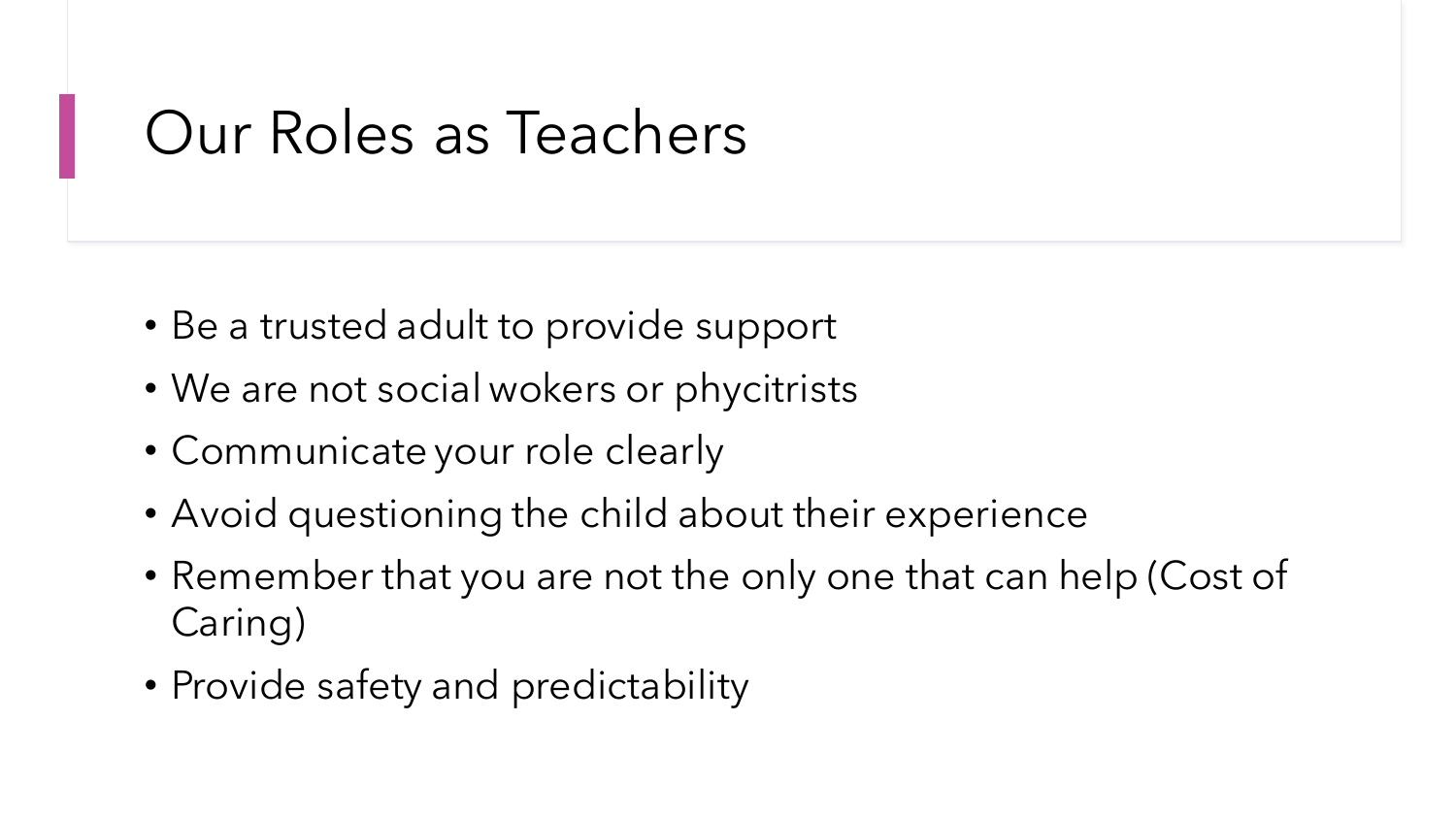Bringing Trauma Informed Care into the Classroom

1.) Culturally responsive curriculum, environment, communication with families

2.) Predictable routines and schedules

3.) Use visual aids

4.) Teach social and emotional skills

5.) Form responsive relationships

\*Be prepared for a child to hit your "hot buttons" and plan ways to appropriately respond if those buttons get pushed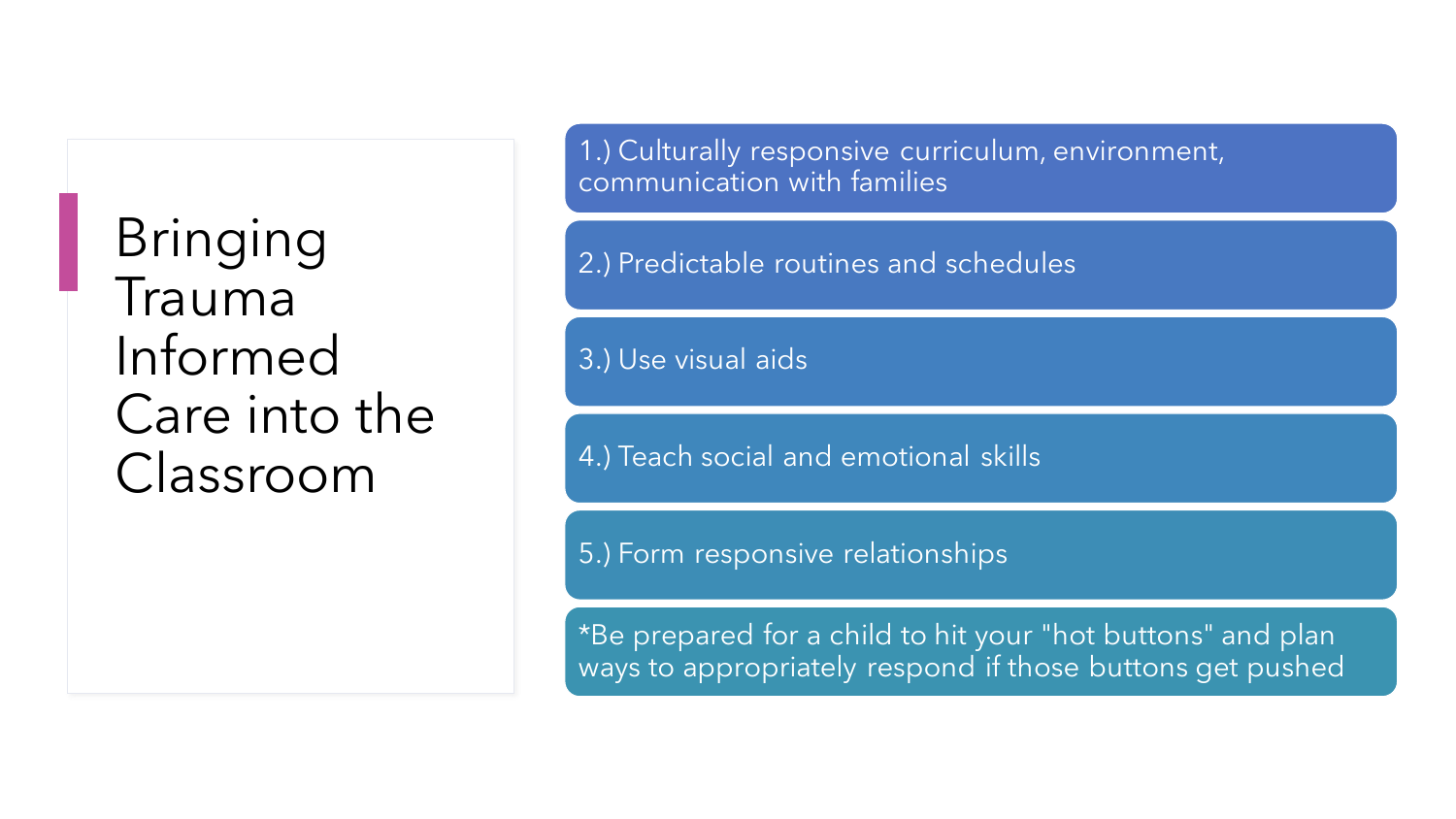A traumatic situation is like encountering a tiger in the woods—But what if a loving adult intervenes?



what they have experienced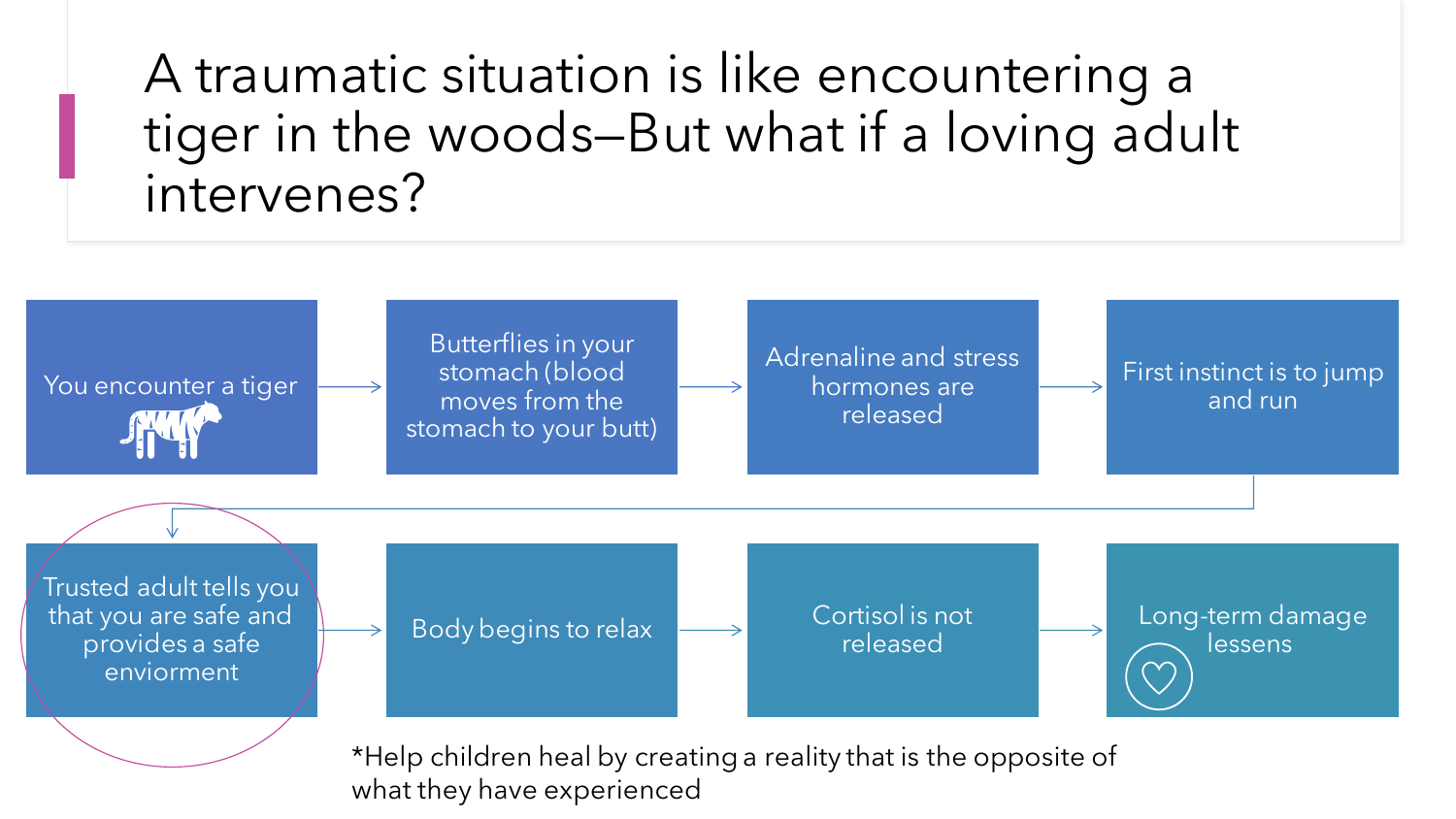John is a first-grade boy in your class. He lives at home with his dad and spends a lot of time at his grandparent's house. John's mom passed away unexpectedly after being rushed to the hospital for an appendicitis when John was 3.

It is the beginning of the day and John is sitting at his desk coloring. John's friend Emma is walked into the classroom by her mom. Emma walks over to John and begins coloring next to him. Emma's mom walks out of the room without saying goodbye to Emma. When Emma looks up and see that her mom is no longer in the room, she begins to cry and says "Momma! Momma, where did you go?" John becomes distressed, eagerly scratches his head, and runs to you shaking.

**What do you think triggered John's reaction? What signs do you see that tell you John was triggered? How would you support John using Trauma Informed Care?**